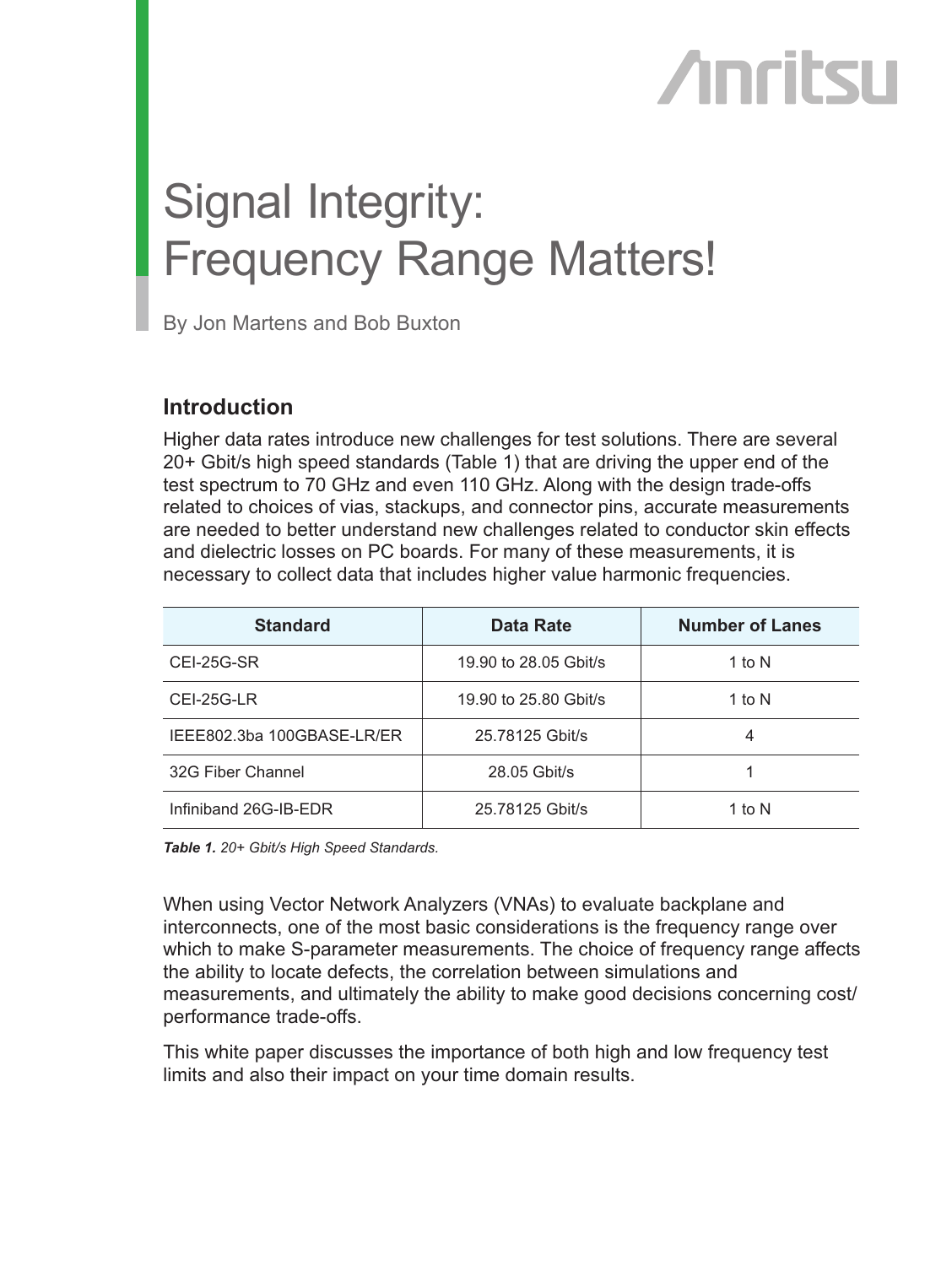## **High-Speed Harmonics Increase Required Frequency Range**

It will come as no surprise that as bit rates increase, then the upper frequency limit for evaluating backplane and interconnect transmission characteristics must also increase. Higher speeds basically translate into higher test frequencies being required to perform measurements to the 3rd or 5<sup>th</sup> harmonic of the NRZ clock frequency. For example, for a 28 Gbps data rate, this means either 42 GHz or 70 GHz stop frequency for an S-parameter sweep. Figure 1 shows a spectrum of a 14 GHz square wave which would be the clock frequency for a 28 Gbps NRZ signal. This example shows the spectrum after the signal has been passed through a connector/cable assembly. Attenuating the harmonics of the clock frequency will distort the signal and hence the need to characterize the frequency response of transmission media to higher frequencies – ideally to at least the 5<sup>th</sup> harmonic.



*Figure 1. Harmonic Content of 28 Gbps NRZ Clock Signal.*

## **Upper Frequency Data Impact on Simulation Stability**

There is another way to think about the requirement for the upper measurement frequency; that is from the viewpoint of causality. Causality is simply a statement that the output from an electrical network should occur after the stimulus. Lack of causality, where the output appears to occur prior to the stimulus, can be observed when poor S-parameter data is transformed into the time domain for use in circuit or other simulations. Non-causal S-parameter data can be the cause of unstable simulations which may not converge to a solution or may lead to inaccurate results.

One cause of poor S-parameter data is insufficient higher frequency data. For ideal causality, S-parameter data would be available from DC to infinity – not a very practical situation, at least for the upper limit. Figure 2 shows the time domain representation computed from S-parameter datasets with upper frequency limits of 40 GHz and 110 GHz. As can be seen, the negative-time (non-causal) energy is much greater for the 40 GHz situation. The vertical scale is small in Figure 2 but even this level of energy can matter in many simulations.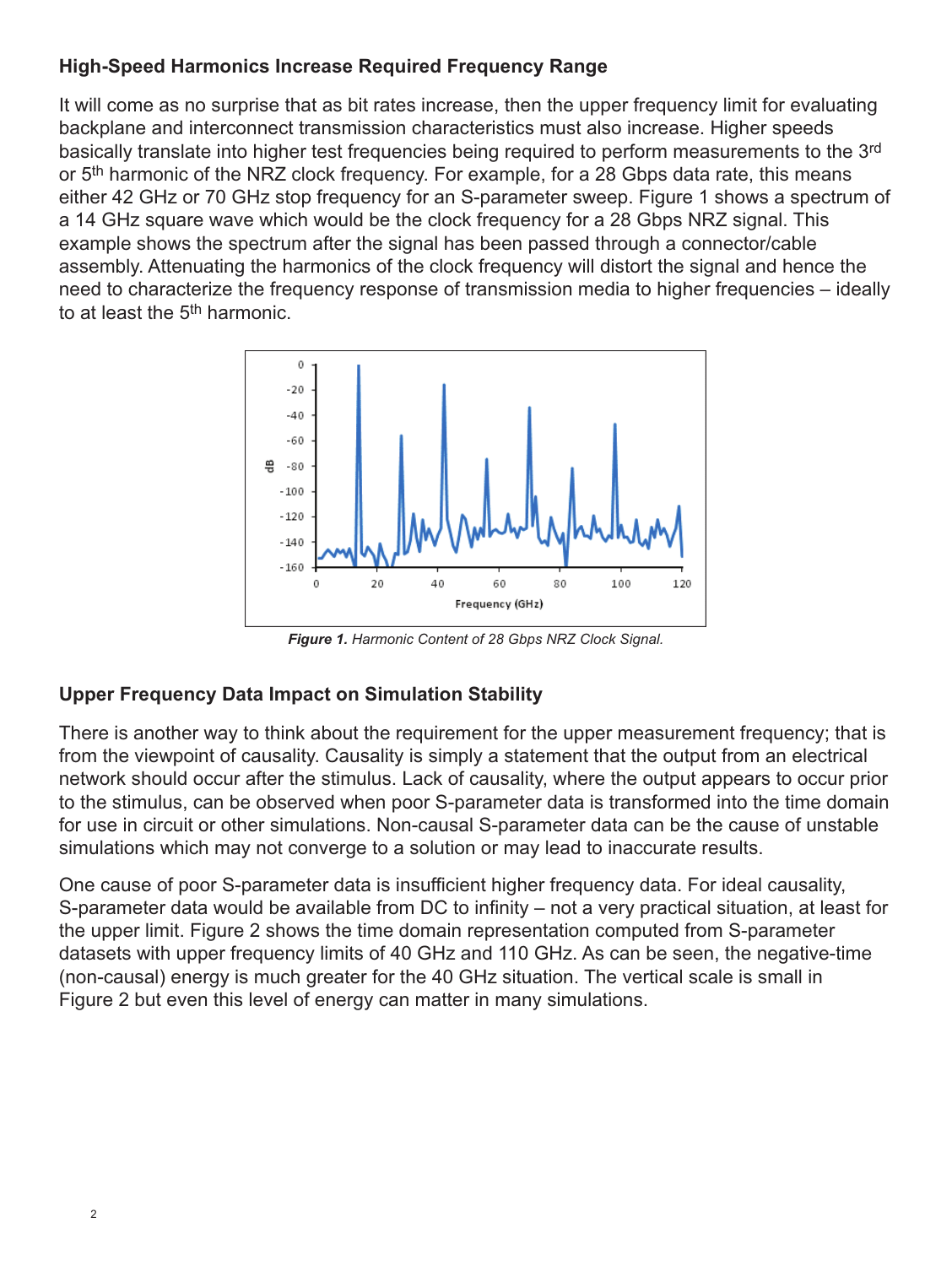

*Figure 2. Non-Causal Results for Various Data-Set Bandwidths*

In theory, massaging the frequency domain data can reduce these problems; however this can lead to potential issues related to distorting the actual physical behavior of the device. It is therefore often safer and more accurate to use as wide a frequency range as possible up to the point where repeatability and related distortions obscure the results (e.g., the DUT starts radiating efficiently making the measurement very dependent on the surroundings). The desire for wider frequency range data becomes more compelling as faster and more complex transients are being studied in the higher level simulations.

## **Near-DC Measurements – No Less Important**

Once the upper frequency need has been addressed, it is time to look at the other end of the spectrum. It is important to remember that accurate measurements to the lowest possible frequency are still very important for signal integrity applications.

Often times the accuracy of your models can be improved by measuring down to as close to DC as possible. For example, consider the case where the measured S-parameter data for a backplane is fed into a software model in order to estimate the impact of that backplane on the eye pattern. Figure 3 shows what the eye pattern estimate will look like where the low frequency data has some error. In this example, it was found that a 0.5 dB error injected at a lower frequency (<10 MHz) on transmission could take an 85% open eye to a fully closed eye. Since mid-band (10 GHz) transmission uncertainty may be near 0.1 dB depending on setup and calibration – and higher at low frequencies – this eye distortion effect cannot be neglected.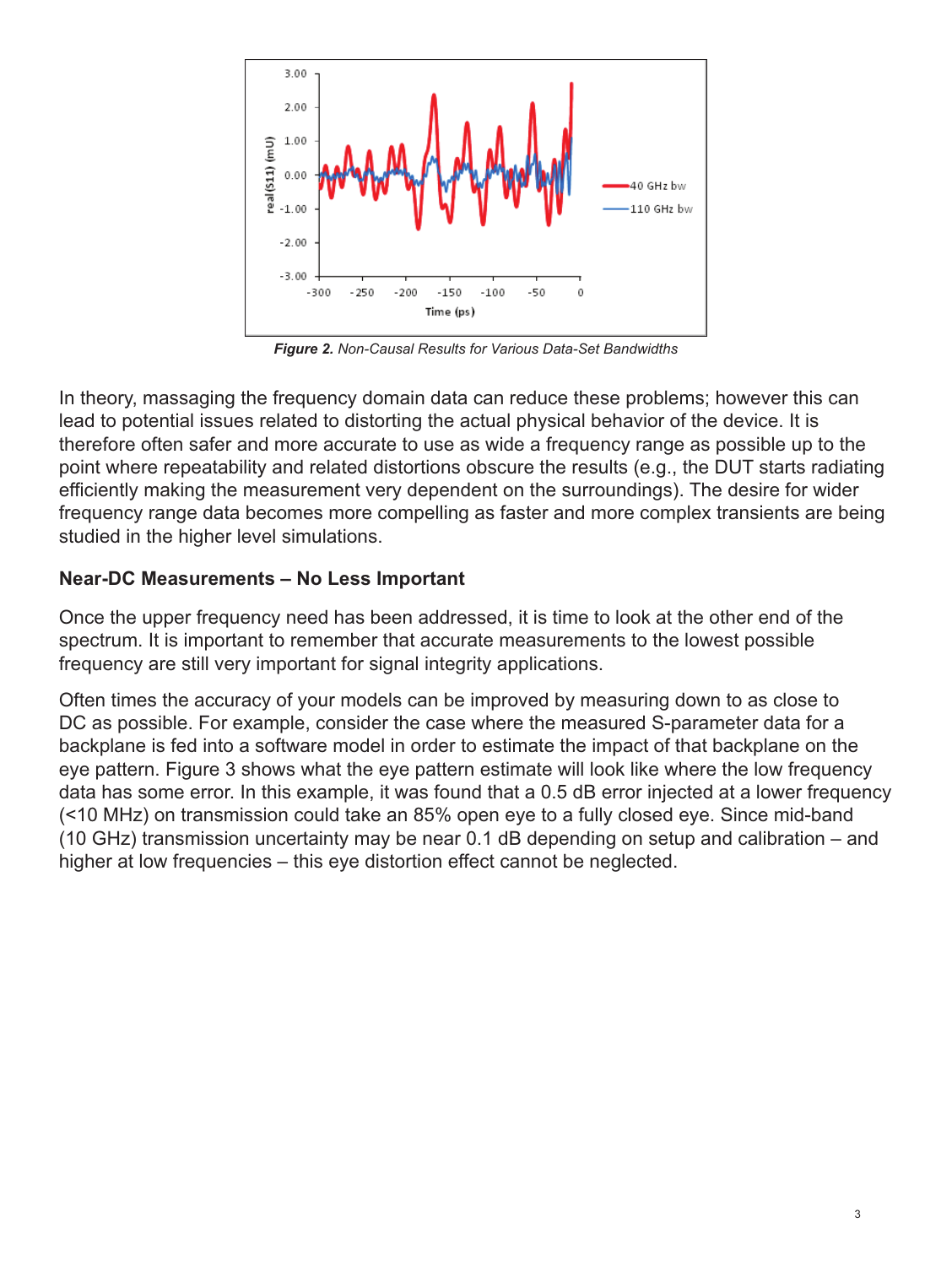

*Figure 3. With 0.5 dB insertion loss error at 10 MHz the eye pattern appears to be closed .*

Figure 4 shows how the resulting eye pattern will look if the low frequency measurement data is of good quality and extends down to 70 kHz. This prediction correlates very well with the actual eye pattern measured using an oscilloscope as shown in Figure 5.



*Figure 4. Accurate S-parameter data down to 70 kHz reveals an 85% open eye pattern.*



*Figure 5. Measured eye pattern on an oscilloscope verifies the accurate S-parameter result.*

Since the non-transitioning parts of the eye-diagram are inherently composed of low frequency behavior, the sensitivity of the calculation to the low frequency S-parameter data makes sense. Since the low frequency insertion losses tend to be small, a large fixed-dB error (which is how VNA uncertainties tend to behave) can be particularly damaging.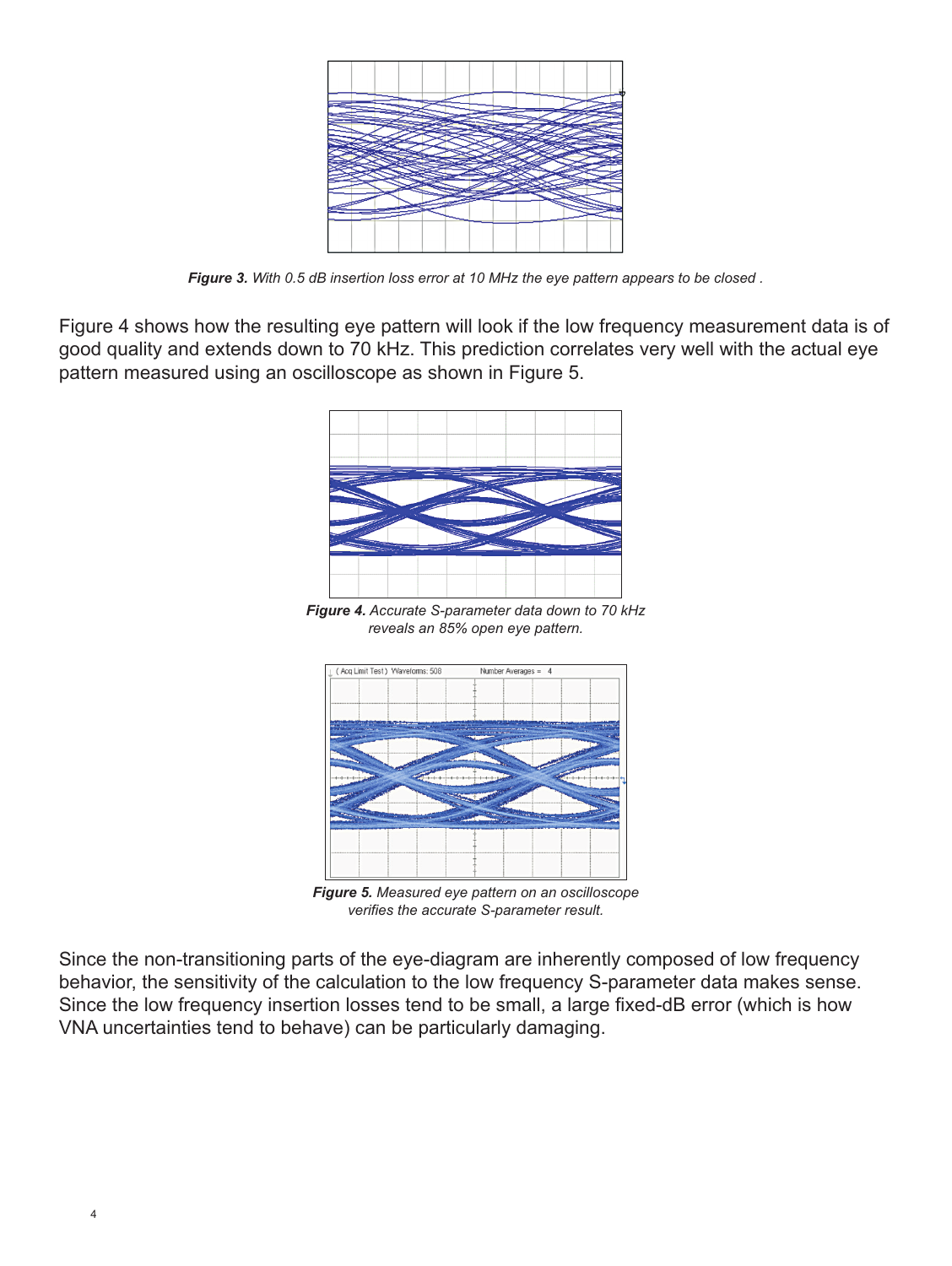## **Time Domain – it's a question of both upper and lower frequency data**

Passive components, as well as near-end and far-end points between daughter boards, must be measured in the frequency and time domains to assure that the transmission characteristics at each measurement point meet the standards. Using the best resolution capability improves your ability to locate discontinuities, impedance changes, and crosstalk issues.

The time domain performance of a VNA is critical when trying to locate defects. In general, the wider the frequency-sweep, the better is the time and hence spatial resolution. Figure 6 clearly shows the benefits of using S-parameter data captured over a wide frequency bandwidth.



*Figure 6. The time domain resolution benefits of wider frequency bandwidths are clearly shown in these measurements of a short at the end of a fixture arm based on 40 GHz and 110 GHz data.*

Lack of good low frequency S-parameter data can also lead to further complications when converting into the time domain either for measurement of impedance changes along a line or for modeling. Resolution is maximized when Low-Pass time domain mode is used. This mode also permits characterization of impedance changes on the backplane. Low-Pass mode requires a quasi-harmonically related set of frequencies that start at the lowest frequency possible. A DC term is extrapolated that provides a phase reference, so the true nature of a discontinuity can be evaluated. Hence, the lower the start frequency is, the better the extrapolation of the DC term.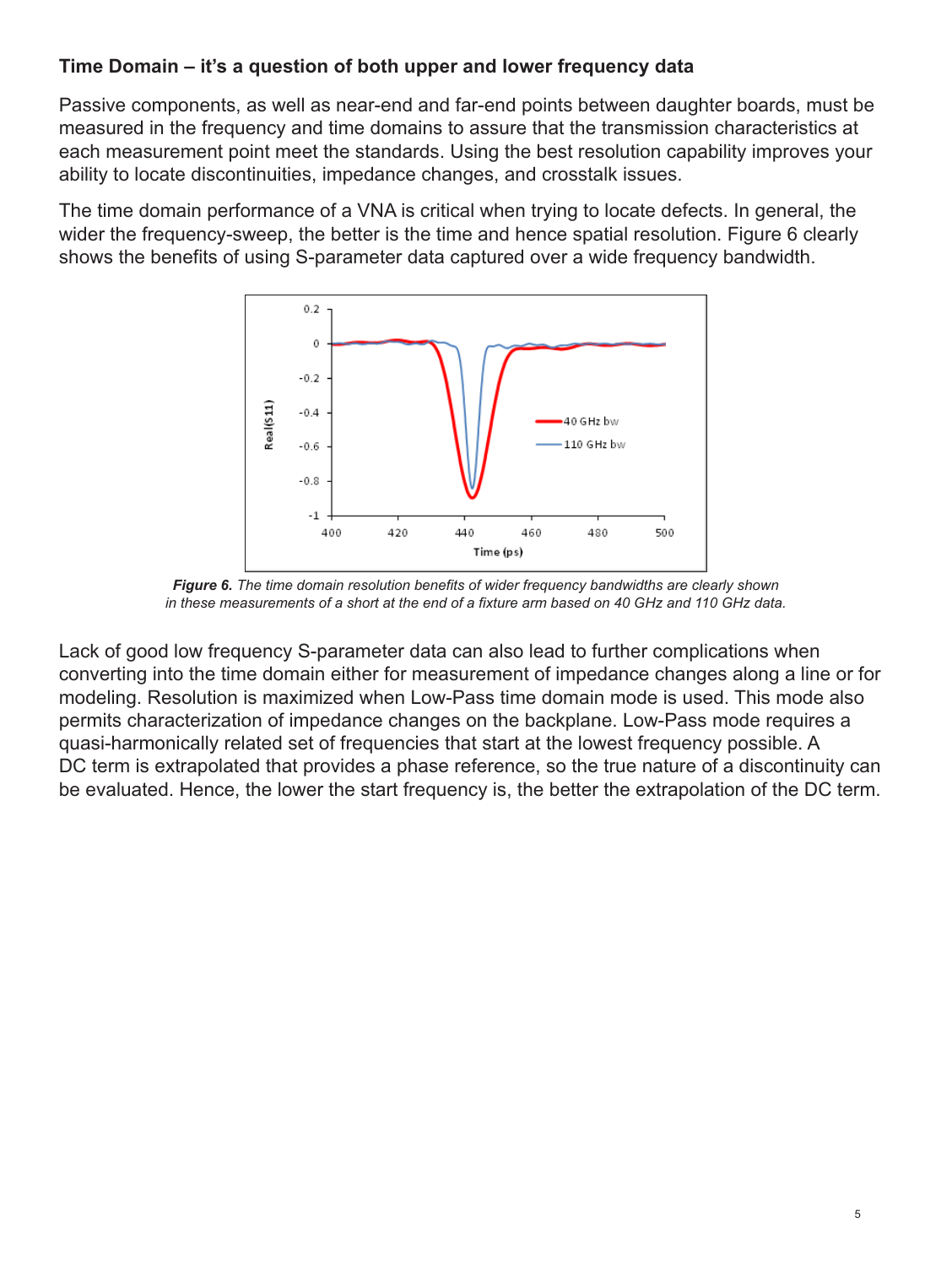Figure 7 shows how the DC extrapolation of data can vary significantly depending on the lower frequency measurement cut-off point. In this case, extrapolation of measurement results from an analyzer with a minimum start frequency of  $f_1$  would predict a value for the DC term, whereas a set of results that more closely approaches zero Hz  $(f<sub>2</sub>)$  would provide a better DC extrapolation.



*Figure 7. DC Extrapolation from measured S-parameter data.*

A poorly estimated DC term then leads to an erroneous view of a device under test. Figure 8 shows the situation for a step change in reflection coefficient. Prior to 200 ps, the impedance of the line was 50 ohm and after that zero ohms. With a bad DC extrapolation, the 50 ohm section can clearly be seen to show sloping impedance along its length, whereas with a good extrapolation, the 50 ohm line is seen correctly.



*Figure 8. Impact of poor DC extrapolation on time domain results.*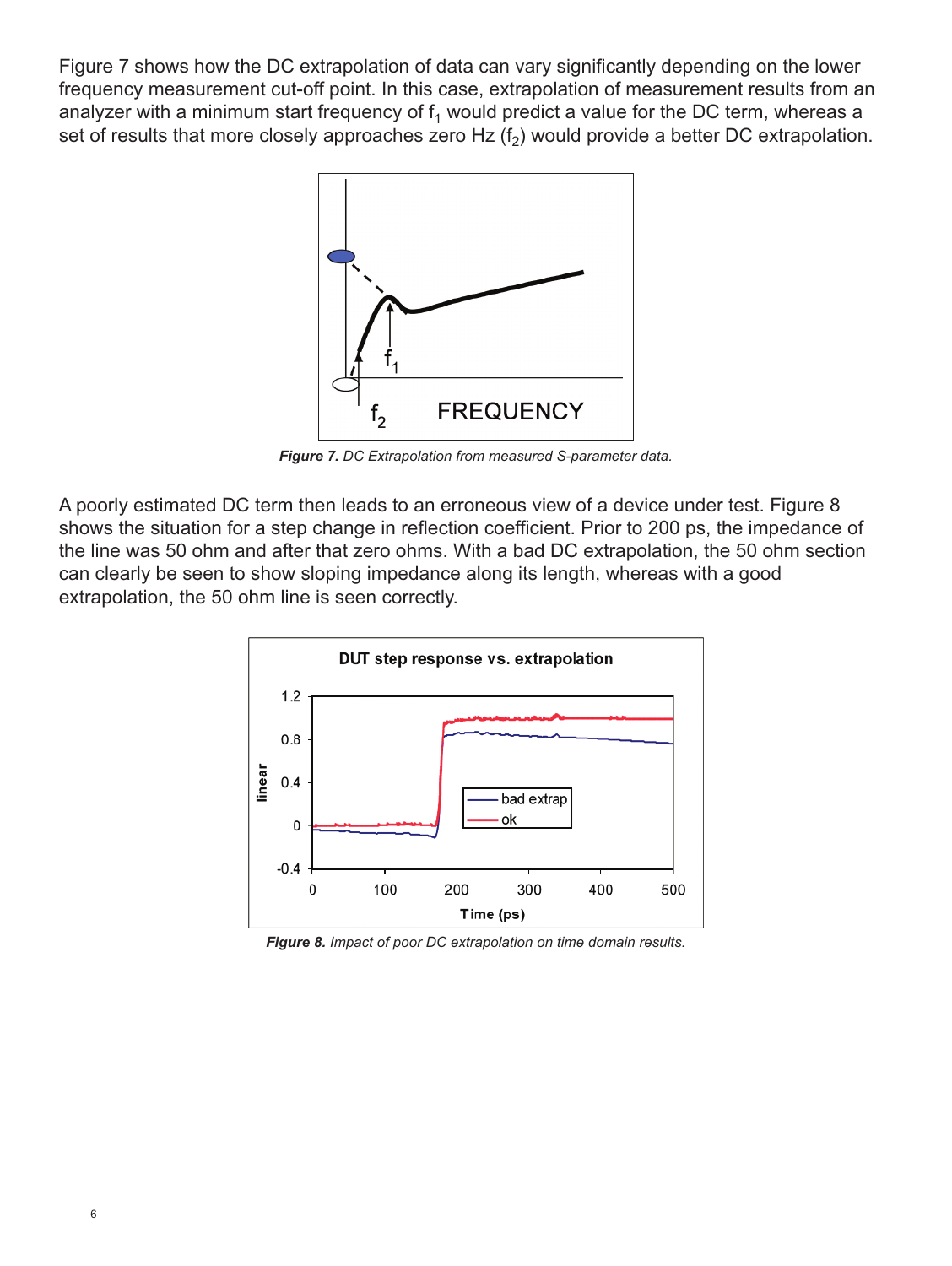## **Getting the Best of Both Worlds**

From the foregoing it can be seen that the ideal VNA would have as a low a start frequency as possible and a stop frequency as high as required based on the bit rate and causality concerns. A VNA depends on directional devices to sample forward and reverse direction signals in order to make the various ratio measurements to compute the S-parameters. Typically microwave couplers are used. However, the coupling performance of these devices unfortunately degrades at lower frequencies, below say 1 GHz, which reduces the dynamic range and the uncertainty of lower frequency measurements. A bridge allows one to go much lower in frequency without performance degradation since it does not rely on pure geometrical length (in wavelengths) to accomplish the coupling. Rather, the bridge uses lumped impedance sources at low frequencies and distributed ones at higher frequencies to accomplish the coupling. Analyzers are available that use a hybrid approach: coupler based architectures for the higher frequencies, and bridge based coupling devices at the lower frequencies.

## **Conclusion**

As data rates increase, signal integrity engineers require ever widening frequency ranges and test equipment that maintains the accuracy they are used to. Vector Network Analyzers play a key role in helping them meet these challenges so they can make appropriate cost/performance trade-offs. When selecting a VNA, the users should be looking to maximize both their upper and lower frequency limits.